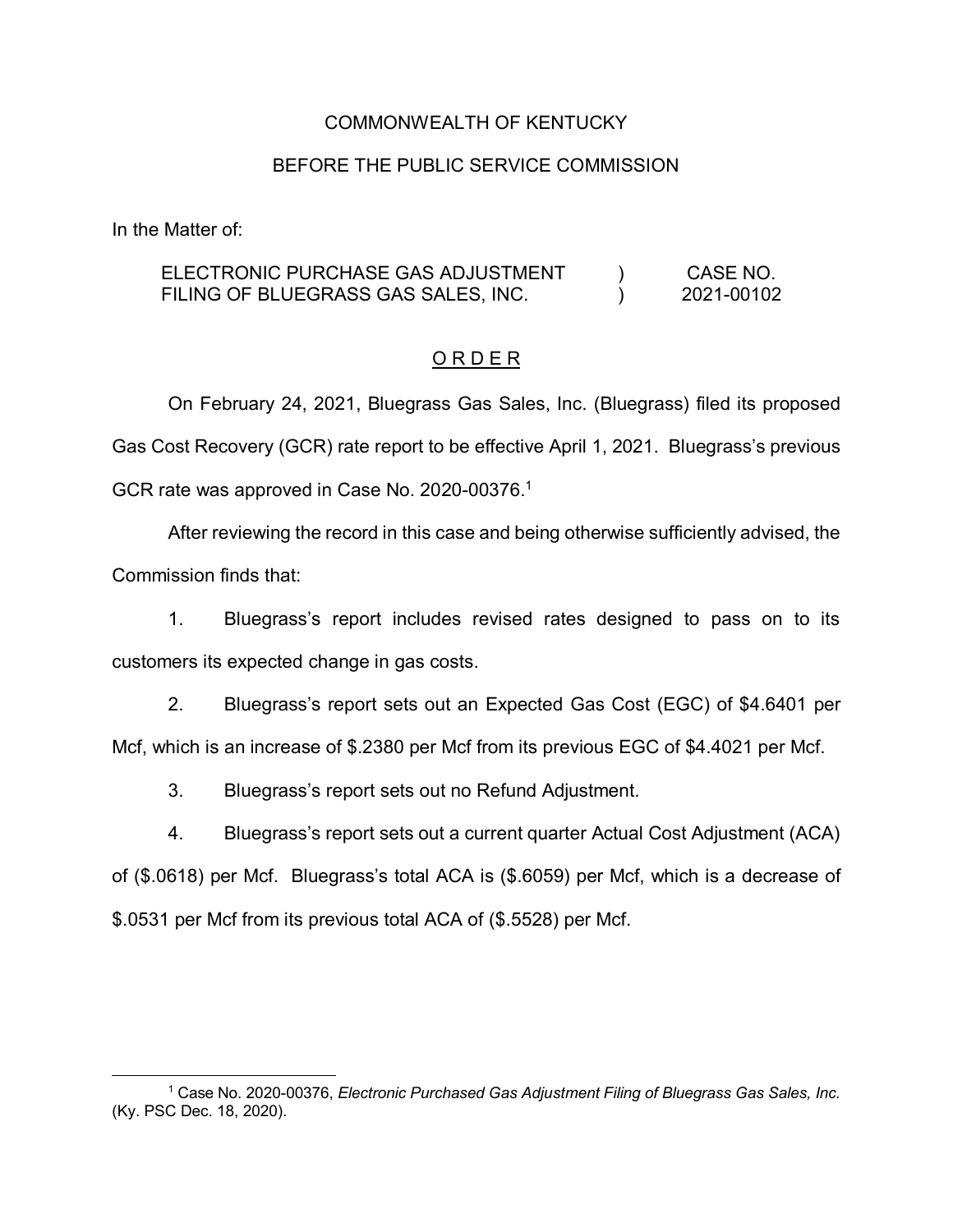5. Bluegrass's report sets out a current quarter Balance Adjustment (BA) of \$.0019 per Mcf. Bluegrass's total BA is \$.0191 per Mcf, which is an increase of \$.0016 per Mcf from its previous total BA of \$.0175 per Mcf.

6. Bluegrass's GCR rate is \$4.0533 per Mcf, which is an increase of \$.1865 per Mcf from its previous GCR rate \$3.8668 per Mcf.

7. The rates set forth in the Appendix to this Order are fair, just and reasonable and should be approved for service rendered by Bluegrass on and after April 1, 2021.

8. Should Bluegrass purchase sustainable natural gas from a renewable source during the reporting period of any future GCR reports then the supplier, cost, and amount must be documented in its cover letter to the Commission.

IT IS THEREFORE ORDERED that:

1. The rates proposed by Bluegrass and set forth in the Appendix to this Order are approved for service rendered on and after April 1, 2021.

2. Within 20 days of the date of entry of this Order, Bluegrass shall file with this Commission, using the Commission's electronic Tariff Filing System, revised tariff sheets setting out the rate approved herein and reflecting that it was approved pursuant to this Order.

3. This case is closed and removed from the Commission's docket.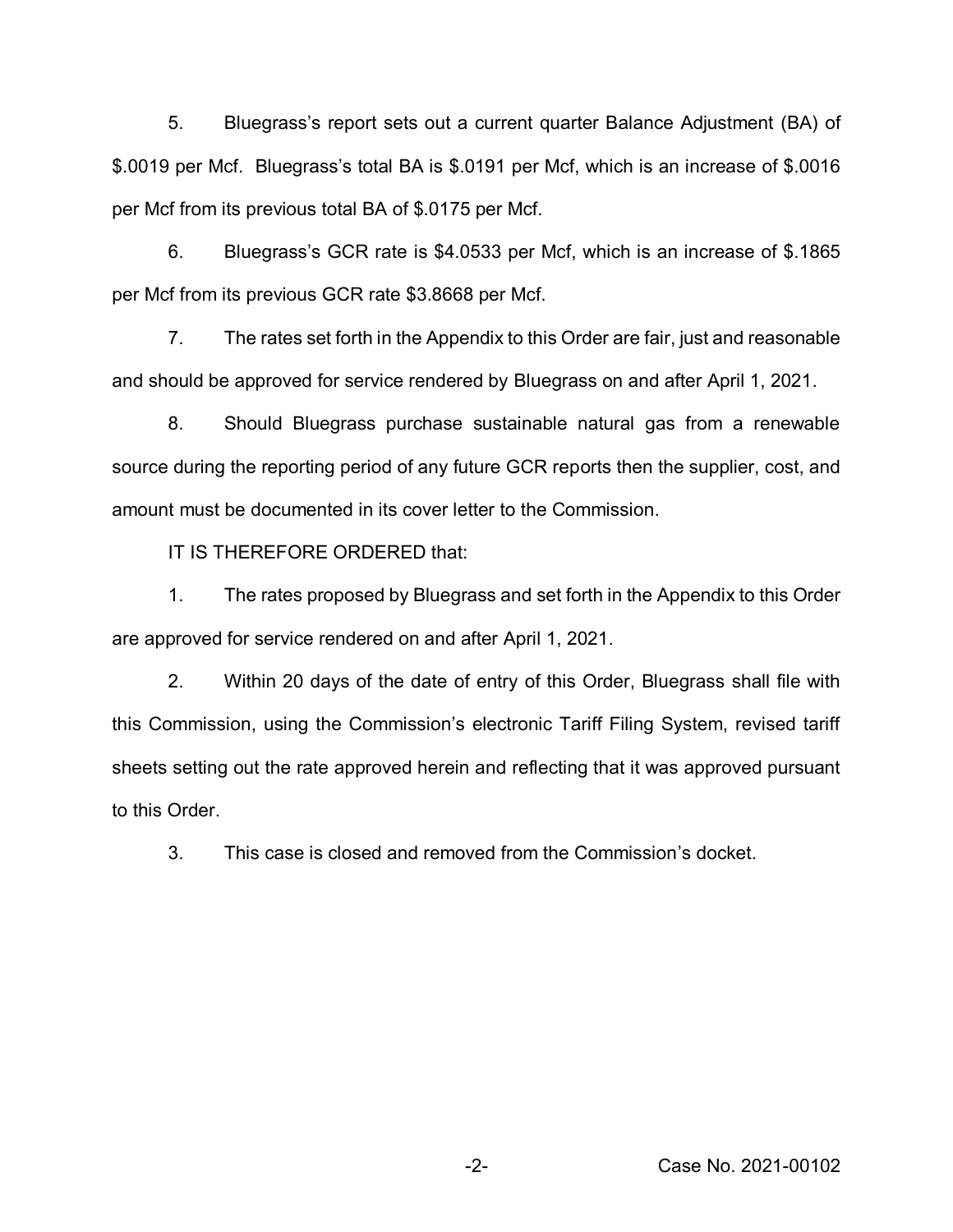By the Commission



ATTEST:

 $\beta$  fridwell

Executive Director

Case No. 2021-00102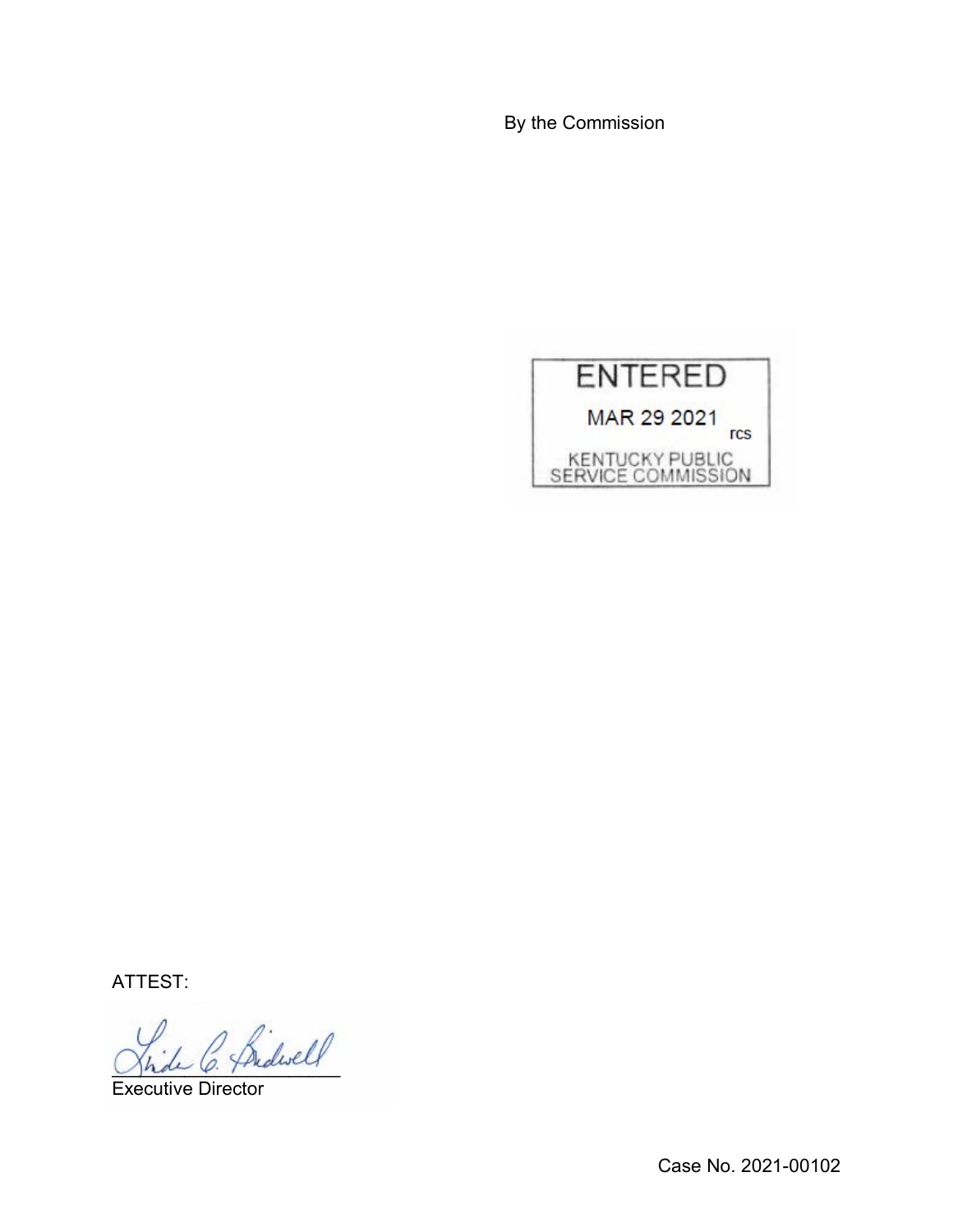### APPENDIX

# APPENDIX TO AN ORDER OF THE KENTUCKY PUBLIC SERVICE COMMISSION IN CASE NO. 2021-00102 DATED MAR 29 2021

The following rates and charges are prescribed for the customers in the area served by Bluegrass Gas Sales, Inc. All other rates and charges not specifically mentioned herein shall remain the same as those in effect under the authority of the Commission prior to the effective date of this Order.

|         | <b>Base Rate</b> | <b>Gas Cost</b><br>Recovery<br>Rate | Total    |
|---------|------------------|-------------------------------------|----------|
| All Mcf | \$5.1416         | \$4.0533                            | \$9.1949 |

Page 1 of 1